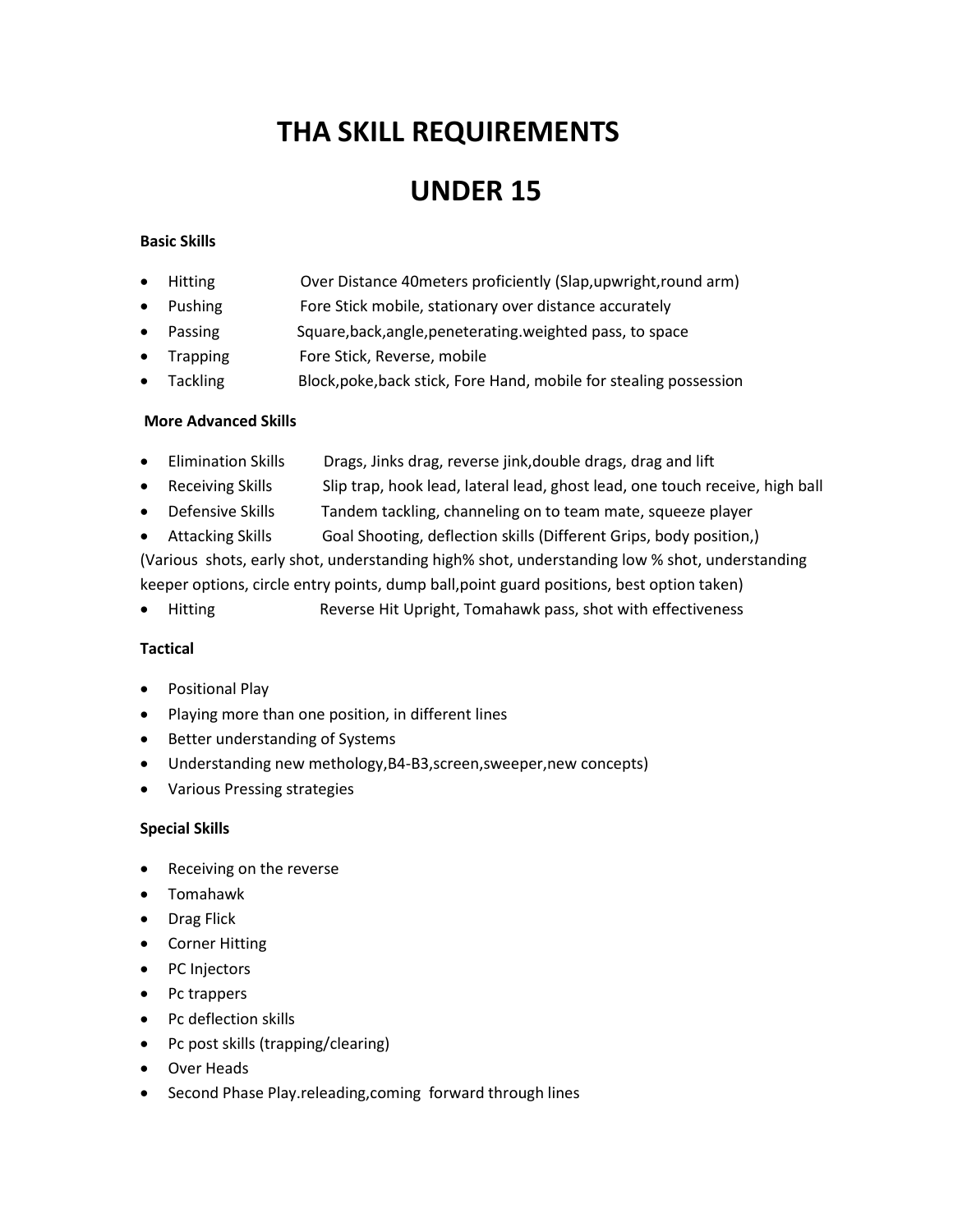## **GOAL KEEPING**

#### **Equipment**

Must use all protective equipment

## **Positioning**

- Basic Stance, set position, balance
- Goal Awareness,arc,angles
- Body Position angle in relation to shot being taken

#### **Skills**

- Single Leg Block
- Double Leg Block
- Instep Saves, both feet
- Clearances (Stick, Toe kick, Instep both feet,Aerial,hands both sides)
- Closing down a player
- Sliding Both sides
- Aerial Saves
- Pc Drop followed up with  $2^{nd}$  save
- Stick Saves
- Split Saves

## **Specialist**

- PC Drop,
- Defending Strokes (Cues to look for)
- Defending 1v1 situations
- Defending Drag Flicks (Cues to look for)
- Communication (By tone of voice) (Non urgent to Urgent to Danger)

## **Tactical**

- Understanding PC defensive structures ( 1-3,2v2)
- Players positions and responsibilities with in that structure
- Understanding the team playing structure
- Understanding defensive players roles
- Clearances to safe zones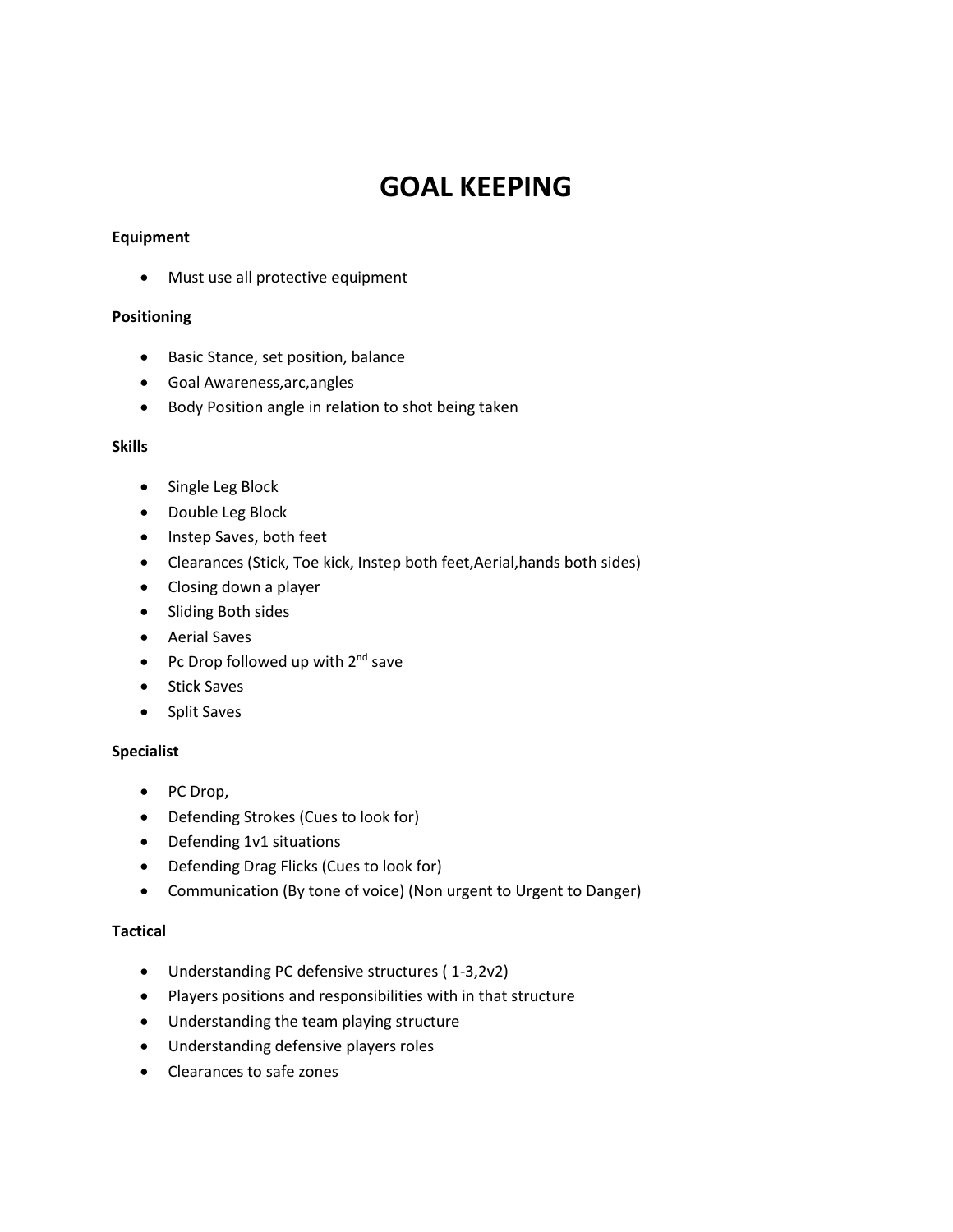# **SET PLAYS**

## **Penalty Corner Attack**

- Injector
- Trap
- $\bullet$  Hit
- $\bullet$  Flick
- Variations (Left/Right)
- Positioning/Roles
- Reasonable under standing of outcome (shot at goal, another corner, keep ball high in attack)
- Other player roles/positions not involved in pc Attack

## **Penalty Corner Defense**

- Post
- Runners
- Starting Positions
- Variation in finishing positions
- Communication
- Understanding all roles and responsibilities
- Counter Attack options
- Understanding results required (Deny shot, channel ball wide, gain free hit, steal ball, clear to safety)
- Understanding safety zones/out letting options

#### **Press**

- Terminology
- Defending 16yds hits
- Defending side line hits
- Long Corner pressing/Screen

#### **Free Hits**

- Defending 16 yds hits (Aggressive pressing, fall away, Control where opposition transfer)
- Side Line Hits
- Attacking 25/circle hits
- Defending 25/circle free hits (Marking/screen)
- Reasonable understanding of rotations
- Positional play (M/M marking ,Zonal)